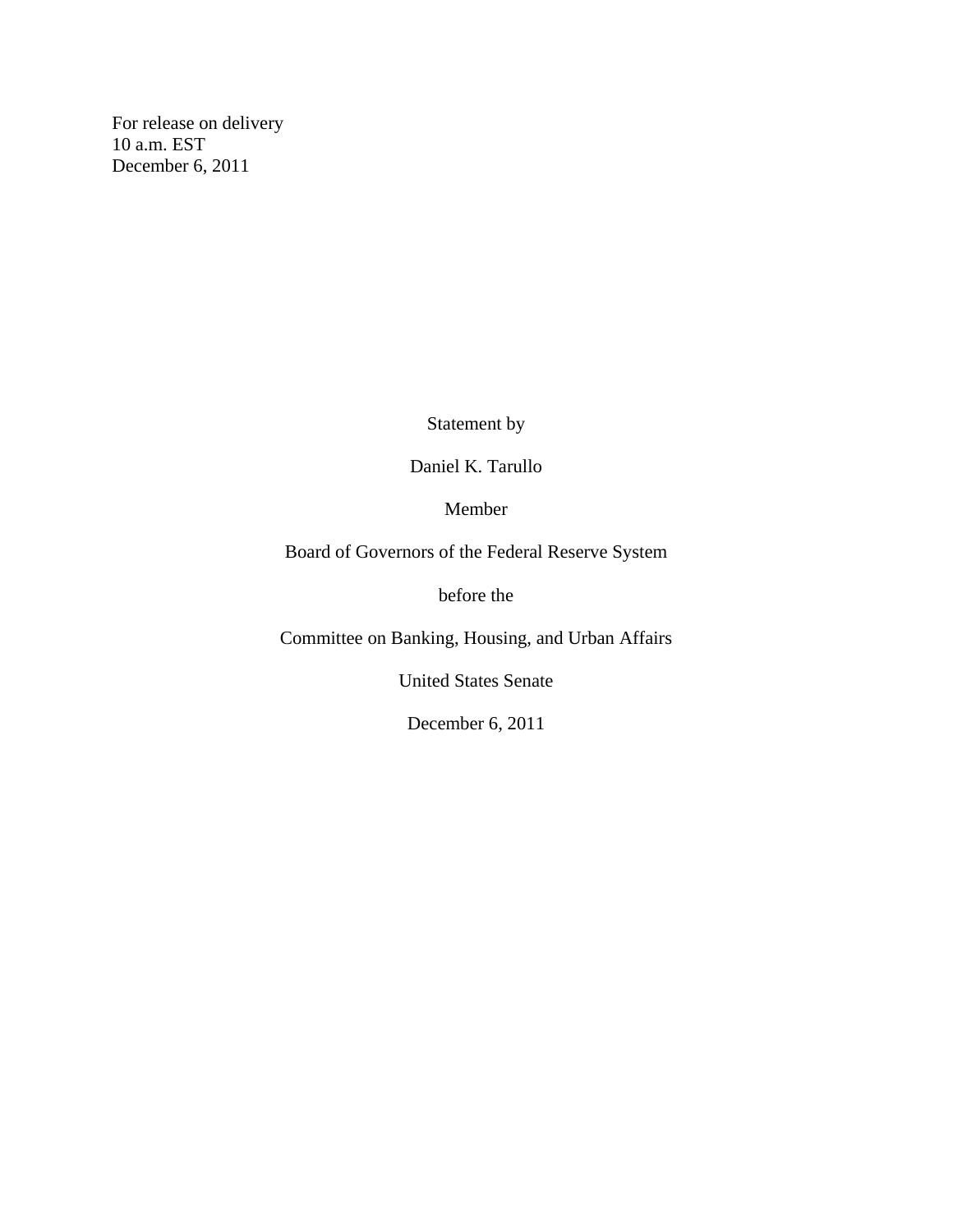Chairman Johnson, Ranking Member Shelby, and other members of the committee, thank you for the opportunity to testify on the Federal Reserve's implementation of the Dodd-Frank Wall Street Reform and Consumer Protection Act of 2010 (Dodd-Frank Act).

#### **The Federal Reserve's Approach to Dodd-Frank Implementation**

Needless to say, implementation of the Dodd-Frank Act has been, and continues to be, a formidable task. At the Federal Reserve, hundreds of staff members are contributing to Dodd-Frank projects. We have issued 29 final rules, public notices, and reports already and we have another 13 rules underway. All told, we expect the Board will issue approximately 60 sets of rules and formal guidelines as part of its implementation efforts. We are working diligently to complete the remaining rules. The challenge arises from the sheer number of studies, rules, and other implementation tasks the Act requires the Federal Reserve to produce in a relatively short period of time. Moreover, much of the work involves the more time-consuming process of joint rulemakings or coordination with other agencies, all of which are facing similar demands.

For all the variation and complexity in our Dodd-Frank implementation responsibilities, we have several unifying goals.

First and foremost, we want to get it right. This means implementing the statute faithfully, in a manner that maximizes financial stability and other social benefits at the least cost to credit availability and economic growth. To achieve this balance, we have assembled interdisciplinary teams for our significant rulemakings, bringing together economists, supervisors, legal staff, and other specialists to help develop sensible policy alternatives and to help avoid unintended consequences.

Second, in addition to a thorough internal analytic process, we also are committed to soliciting and considering the comments of others. We are, of course, consulting extensively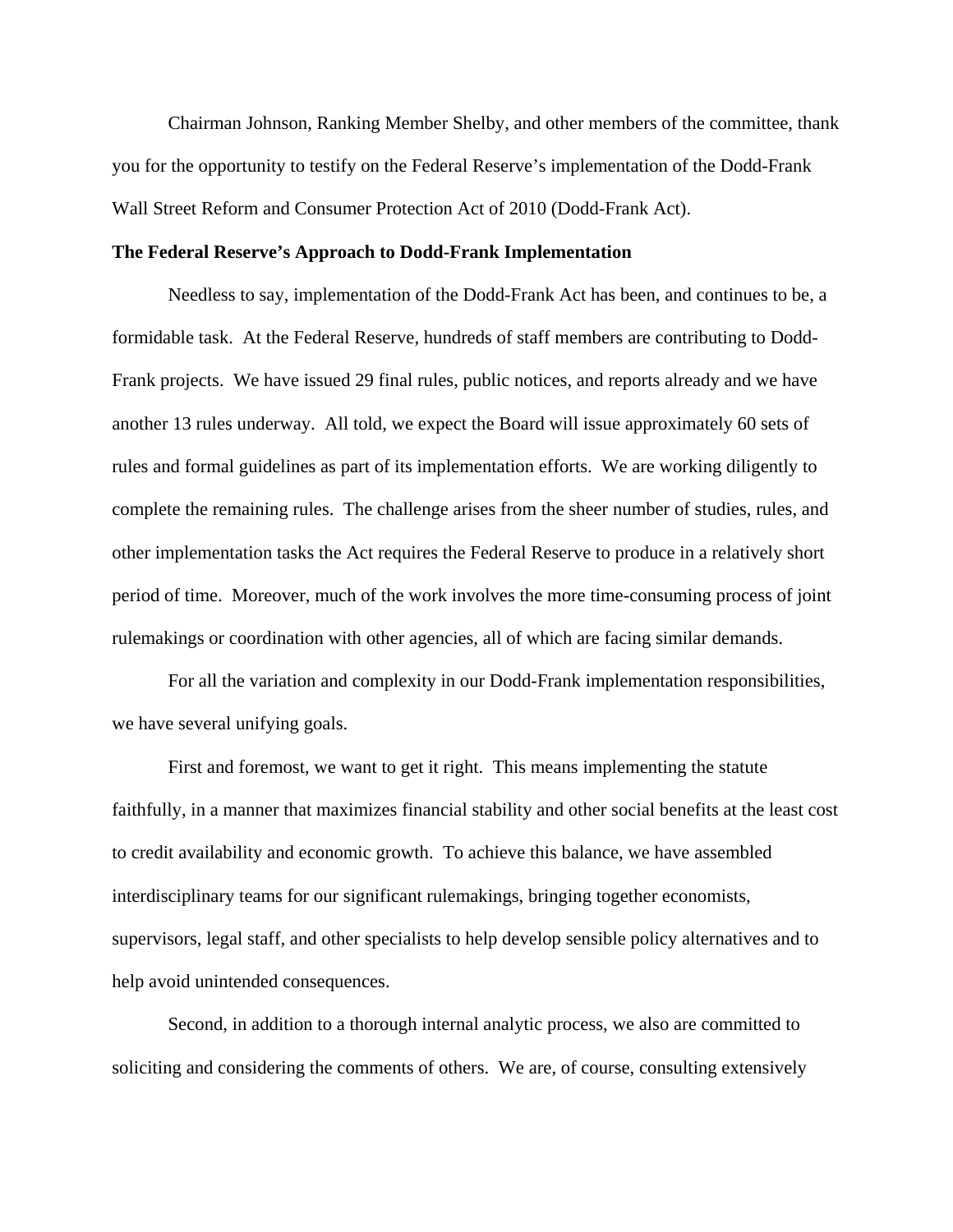with other financial regulatory agencies, both bilaterally and through the Financial Stability Oversight Council. The interagency consultation process has included staff discussions during the initial policy development stage, sharing of draft studies and regulatory text in the interim phases, and dialogue among agency principals in the advanced stages of several rulemakings.

Along with the other agencies testifying today, we have gone well beyond the formal consultation requirements of Dodd-Frank. Members of the Board, as well as staff at senior levels, have regular meetings with their counterparts at other agencies to discuss implementation issues of common interest. Consultations at multiple levels and across agencies help to improve the consistency of regulation across the banking industry and reduce the potential for overlapping regulatory requirements. In addition, these consultations help highlight the interaction among different rules under development by these agencies, as well as the interplay between proposed policy alternatives and existing regulations.

We are also trying to make our rulemaking process as fair and transparent as possible, with ample opportunity for the public to comment. During the proposal stage, we specifically seek comment from the public on the costs and benefits of our proposed approach, as well as on alternative approaches to our proposal. We believe strongly that public participation in the rulemaking process improves our ability to identify and resolve issues raised by our regulatory proposals. We generally provide the public a minimum of 60 days to comment on all significant rulemaking proposals, with longer periods permitted for especially complex or significant proposals.

Federal Reserve staff have participated in more than 300 meetings with outside parties and their representatives, including community and consumer groups. To promote transparency in the rulemaking process, we include in the public record a memorandum describing the

- 2 -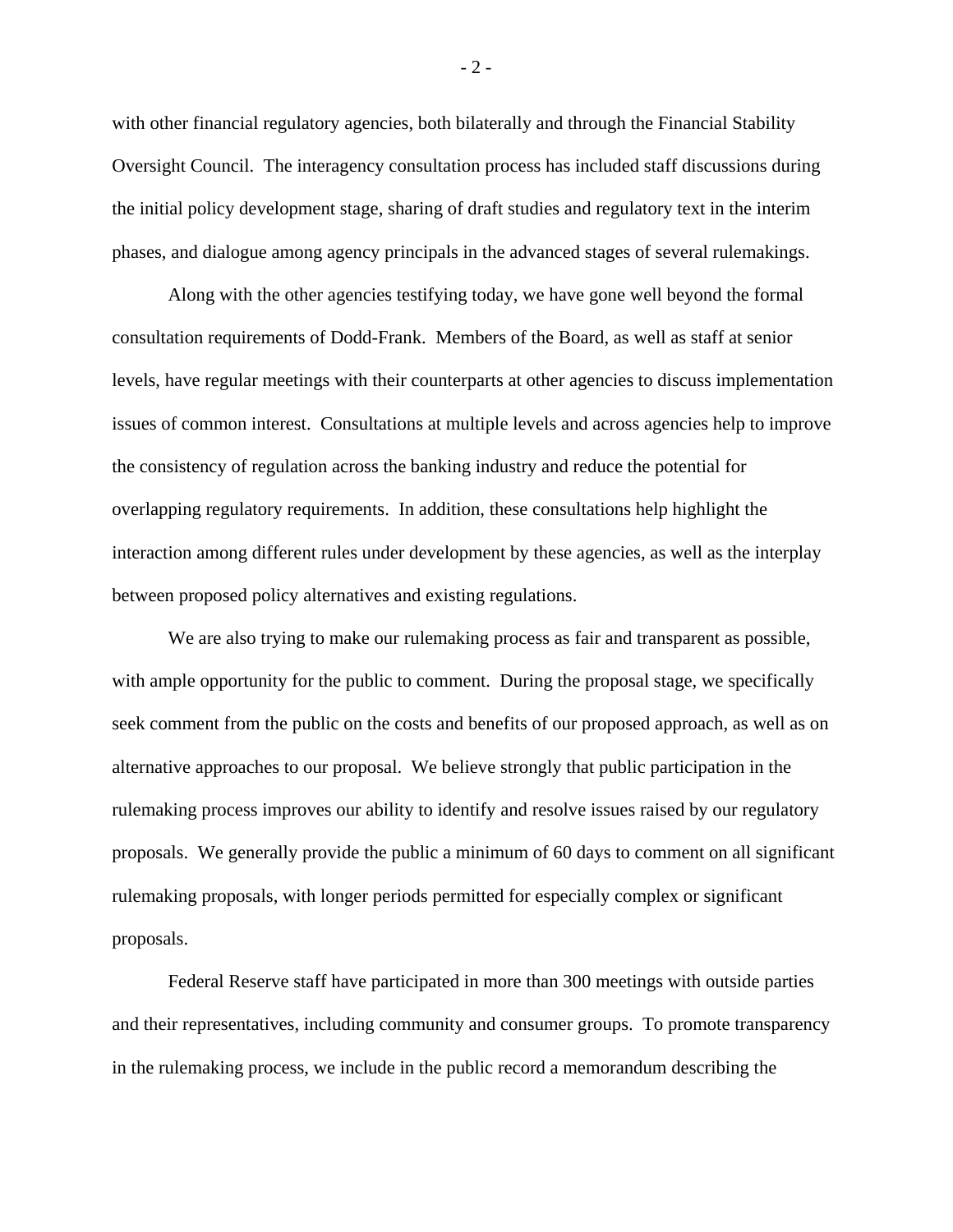attendees and subjects covered in any meetings involving non-governmental participants at which Dodd-Frank rulemakings are discussed. These summaries are posted on the Federal Reserve Board's website on a weekly basis, as are updates on Board rulemakings and other Dodd-Frank initiatives.

Third, in drafting regulations, we have made special efforts to identify and, to the degree possible consistent with statutory requirements, minimize the regulatory burden on smaller entities. We conduct an assessment that takes appropriate account of the potential impact a rule may have on small businesses, small governmental jurisdictions, and small organizations affected by the rule, in accordance with the Regulatory Flexibility Act. We have paid particular attention to reducing the regulatory burden on community banking organizations. For example, the Federal Reserve has established community depository institution advisory councils at each of the 12 Federal Reserve banks. These councils gather input from community depository organizations on ways to reduce regulatory burden and improve the efficiency of our supervision, and also collect information about the economy from the perspective of community organizations throughout the nation. A representative from each of these 12 advisory councils serves on a national Community Depository Institution Advisory Council that meets semiannually with the Board of Governors to bring together the ideas of all the advisory groups.

The Board of Governors has also established a subcommittee of our regulatory and supervisory oversight committee for the express purpose of reviewing all regulatory matters from the perspective of community depository organizations. These reviews are intended to find ways to reduce the burden on community depository organizations arising from our regulatory policies without reducing the effectiveness of those policies in improving the safety and soundness of depository organizations of all sizes.

- 3 -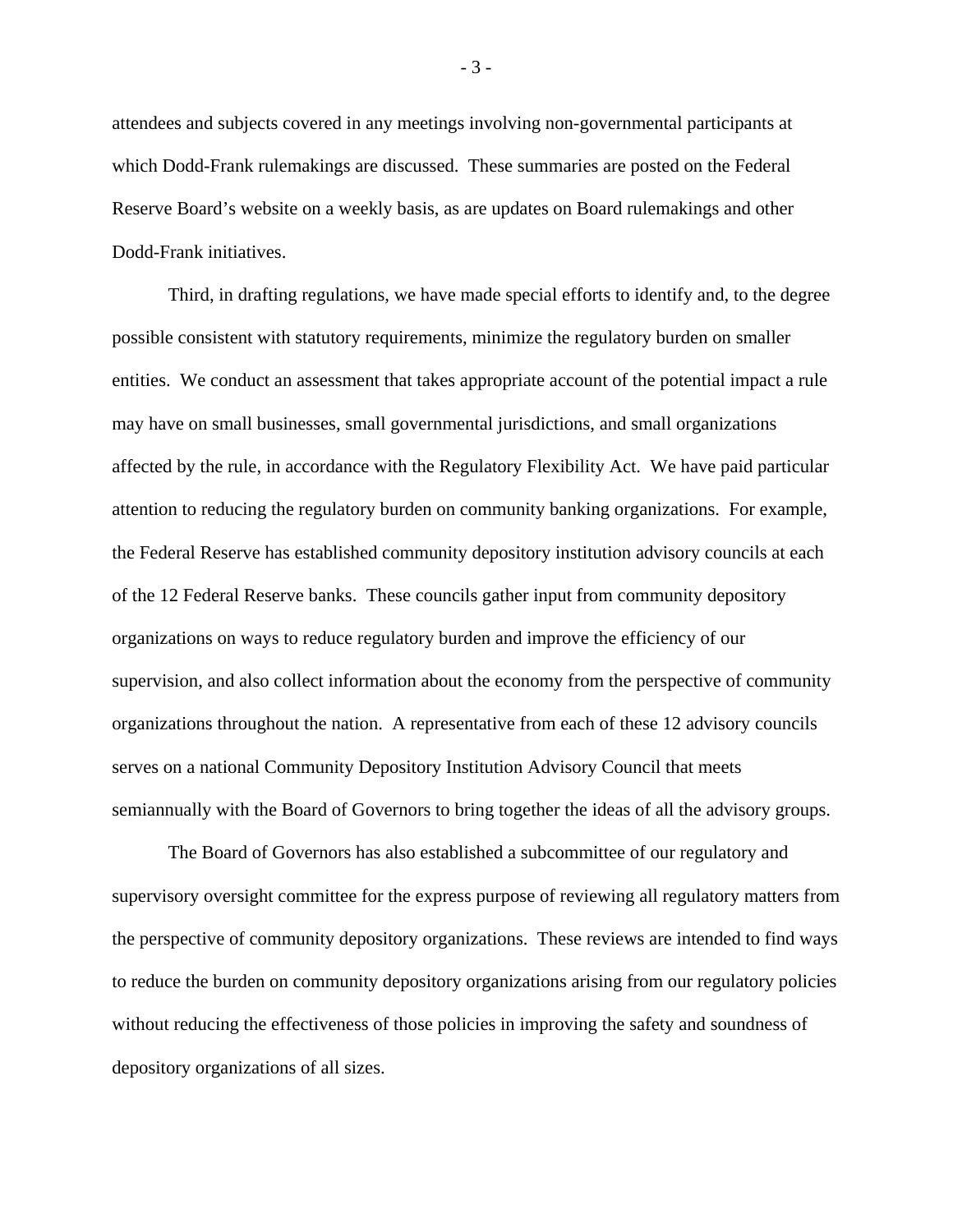Fourth, we are working to complete our Dodd-Frank projects as quickly as possible while meeting the three objectives already stated. There is obviously considerable value in providing as much clarity as possible as soon as possible to financial markets and the public about the postcrisis financial regulatory landscape.

#### **Capital Regulation after Dodd-Frank**

The breadth of Dodd-Frank's provisions reflects in part that the pre-crisis regulatory regime had been insufficiently attentive to a variety of risks from a variety of sources. But we should not forget that strong capital requirements remain the most supple form of prudential regulation, because they can provide a buffer against bank losses from any source. To put it simply, the best way to avoid another TARP is for our large regulated institutions to have adequate capital buffers, reflecting the damage that would be done to the financial system were such institutions to fail.

 Implicitly, passage of Dodd-Frank was a criticism of the specific features of capital regulation that prevailed during the pre-crisis period. Basel I capital requirements relied almost exclusively on capital ratios that were snapshots of balance sheets and thus frequently a lagging indicator of a bank's condition. The kind of capital that qualified for regulatory purposes was not uniformly reliable as a buffer against losses. Moreover, capital requirements were set solely with reference to the balance sheet of each firm individually, with little attention to the economywide impact of financial stress at large institutions. And, most fundamentally, capital requirements had simply been too low, in general and with respect to the risk-weightings of certain assets.

Strong capital requirements must be at the center of the post-crisis period regulatory regime. The Federal Reserve is integrating the specific capital-related provisions of Dodd-Frank

- 4 -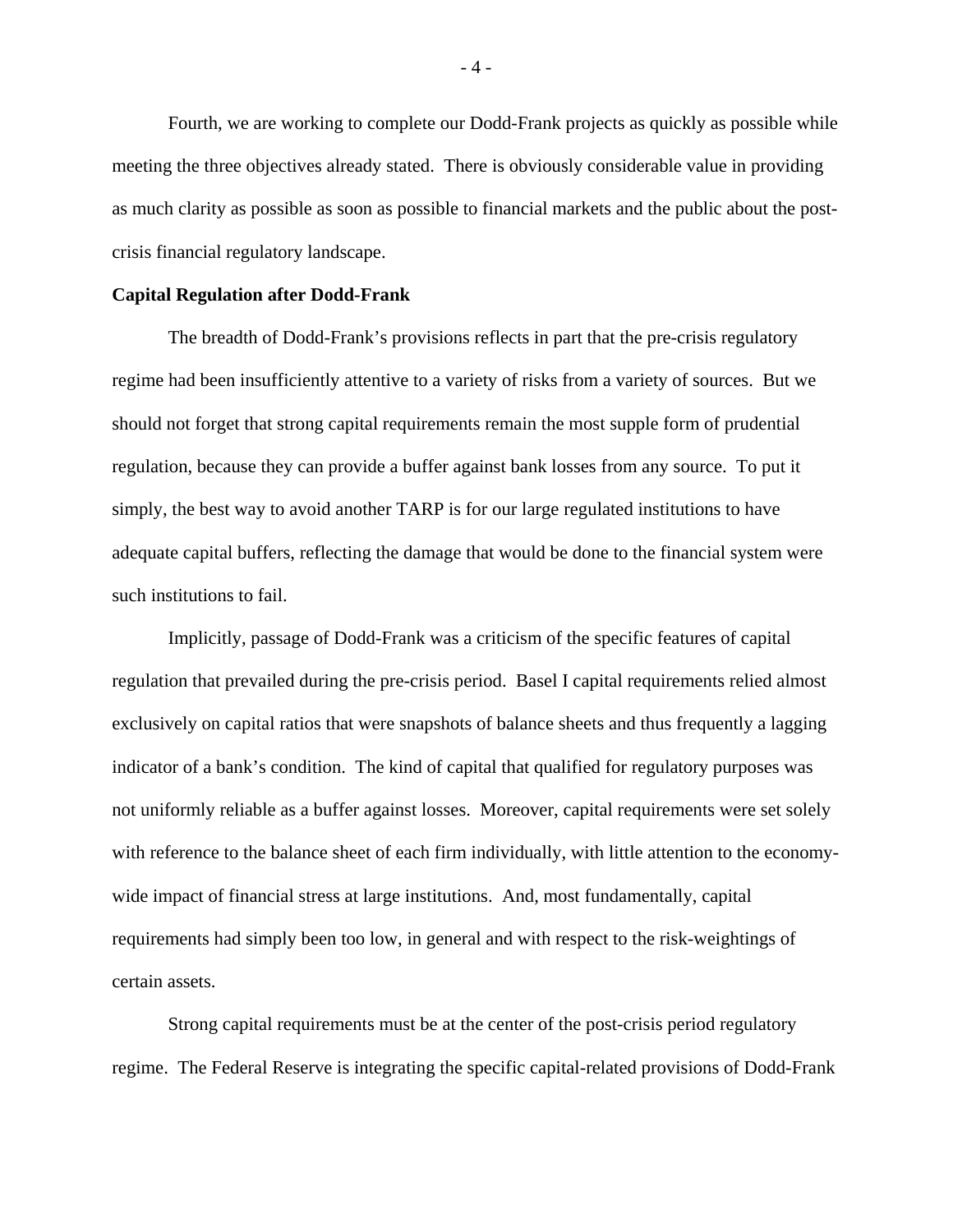into its overall capital program. That program has three basic components: improving capital regulation at the level of individual firms; introducing a macroprudential or system-wide element to capital regulation; and conducting regular stress testing and capital planning. I will discuss each of the three areas briefly.

The first component is to improve the traditional, firm-based approach to capital regulation. This work is mostly related to standards developed in cooperation with other supervisors in the Basel Committee on Banking Supervision, but there is also a Dodd-Frank element. The "Collins amendment" in Dodd-Frank provided a safeguard against declines in minimum capital requirements in a capital regime based on bank internal modeling. The socalled Basel 2.5 agreement strengthened the market risk capital requirements of Basel II. Basel III upgraded the quality of regulatory capital, increased the quantity of minimum capital requirements, created a capital conservation buffer, and introduced an international leverage ratio requirement. In the coming months the banking agencies will be jointly proposing regulations consistent with Basel 2.5 and Basel III.

The second component of our capital program is to introduce a macroprudential element to capital regulation. Section 165 of the Dodd-Frank Act mandated that the Board establish enhanced risk-based capital standards for large bank holding companies. This mandate complements the Basel Committee's effort to develop a framework for assessing a capital surcharge on the largest, most interconnected banking organizations based on their global systemic importance. Both the Dodd-Frank provision and the Basel systemic surcharge framework are motivated by the fact that the failure of a systemically important firm would have dramatically greater negative consequences on the financial system and the economy than the failure of other firms. In addition, stricter capital requirements on systemically important firms

- 5 -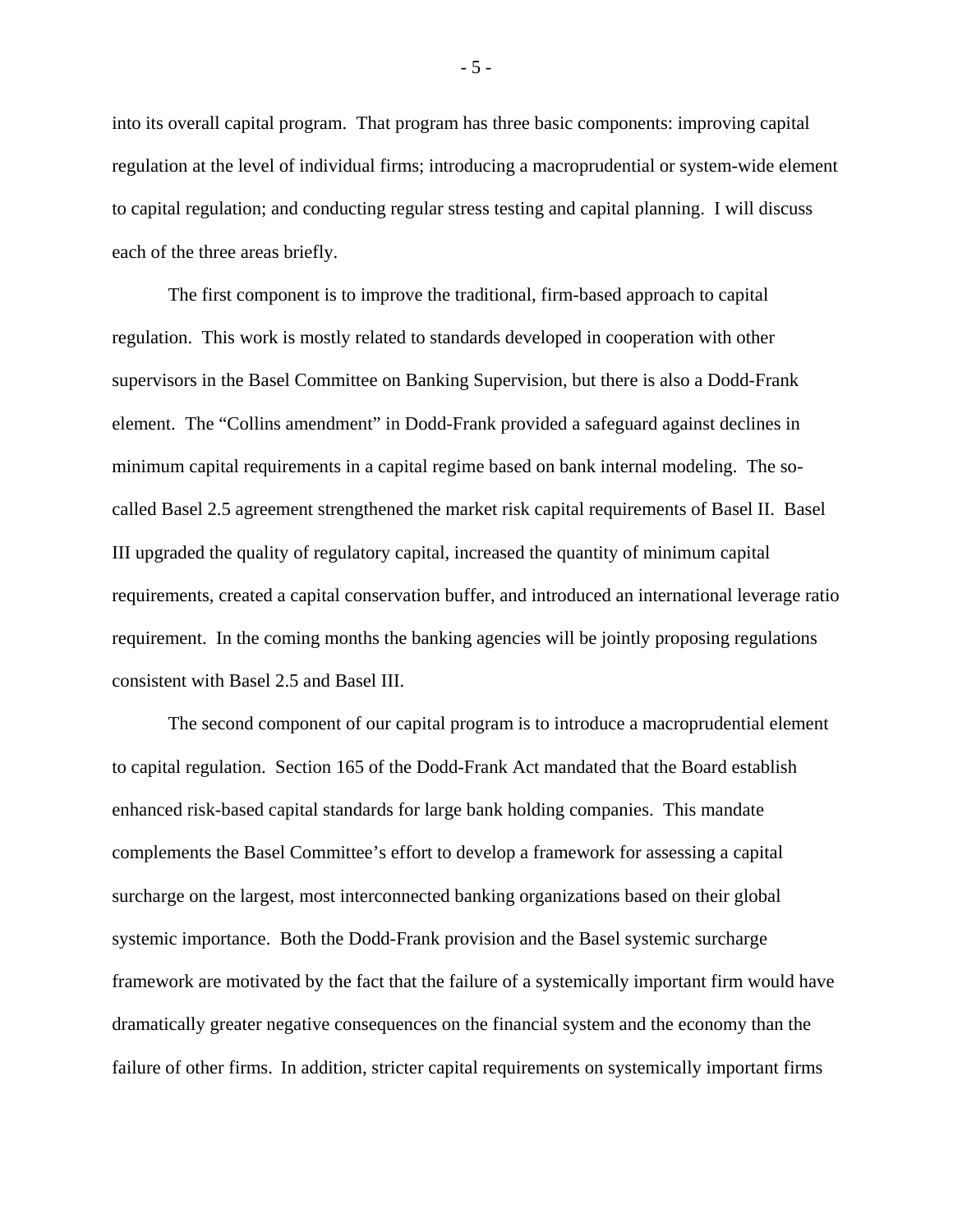should help offset any funding advantage these firms derive from their perceived status as toobig-to-fail and provide an incentive for such firms to reduce their systemic footprint.

 Of course, Dodd-Frank requires the Federal Reserve to impose more stringent capital requirements on all bank holding companies with assets of \$50 billion or more, not just the U.S. firms that will appear on the Basel Committee's list of global systemic banks. No decision has yet been made as to whether the more stringent capital requirement to be applied to large U.S. banking firms that are not on the eventual list of global systemic banks will be in the form of a quantitative surcharge. However, analysis of the systemic footprints of these other U.S. bank holding companies suggests that even if surcharges were to apply, their amounts would be quite modest, at least based on the current characteristics of these bank holding companies.

The third component of the Federal Reserve's capital program is to establish regular, firm-specific stress testing and capital planning. Dodd-Frank creates two kinds of stress-testing requirements. First, it mandates that the Federal Reserve Board conduct annual stress tests on all bank holding companies with \$50 billion or more in assets to determine whether they have the capital needed to absorb losses in baseline, adverse, and severely adverse economic conditions. Second, it requires both these companies and certain other regulated financial firms with between \$10 billion and \$50 billion in assets to conduct internal stress tests.

We will be implementing the specific stress-testing requirements of Dodd-Frank beginning later in 2012. However, in the interim we are using a modified form of stress testing as part of the annual capital planning process we have established for large bank holding companies. Last month we announced the parameters and process for this year's capital review, which will be completed in March, at which time the results of the stress test will be publicly reported for the 19 largest firms.

- 6 -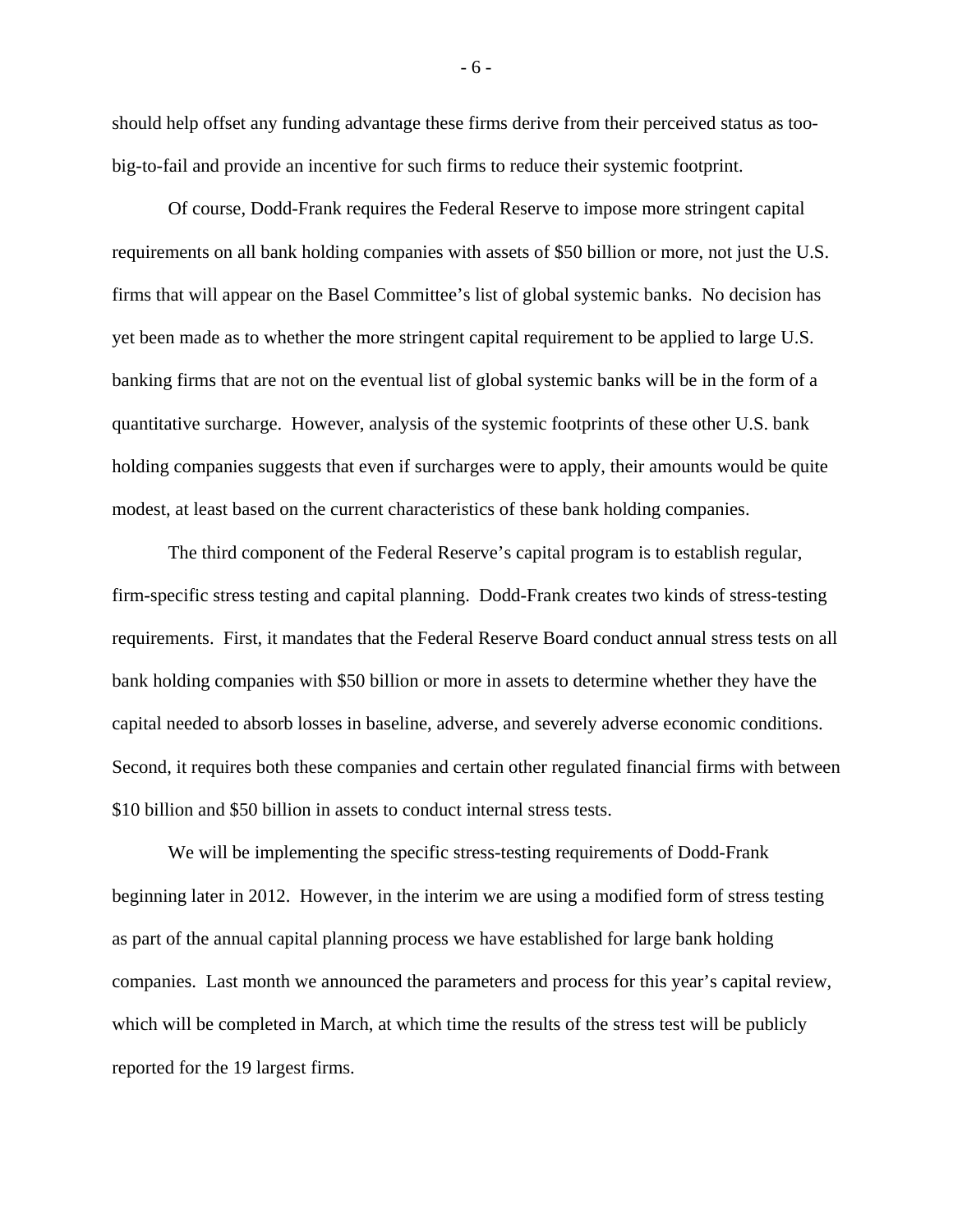#### **Conclusion**

For all the work that has already gone into implementing Dodd-Frank, both at the Federal Reserve and at the other regulatory agencies, there is still considerable work to do. Final regulations implementing some of the Act's most important provisions, such as the "living will" requirement and the Collins amendment, are now in place. Measures to implement other prominent provisions, such as the Volcker rule, have been proposed, but are not yet in final form. Still others, such as the section 165 requirements, have not yet been proposed. Whether completing work on proposed regulations, or moving forward with those yet to be proposed, the Federal Reserve will continue to pursue the four goals I noted earlier.

Thank you very much for your attention. I would be pleased to answer any questions you might have for me.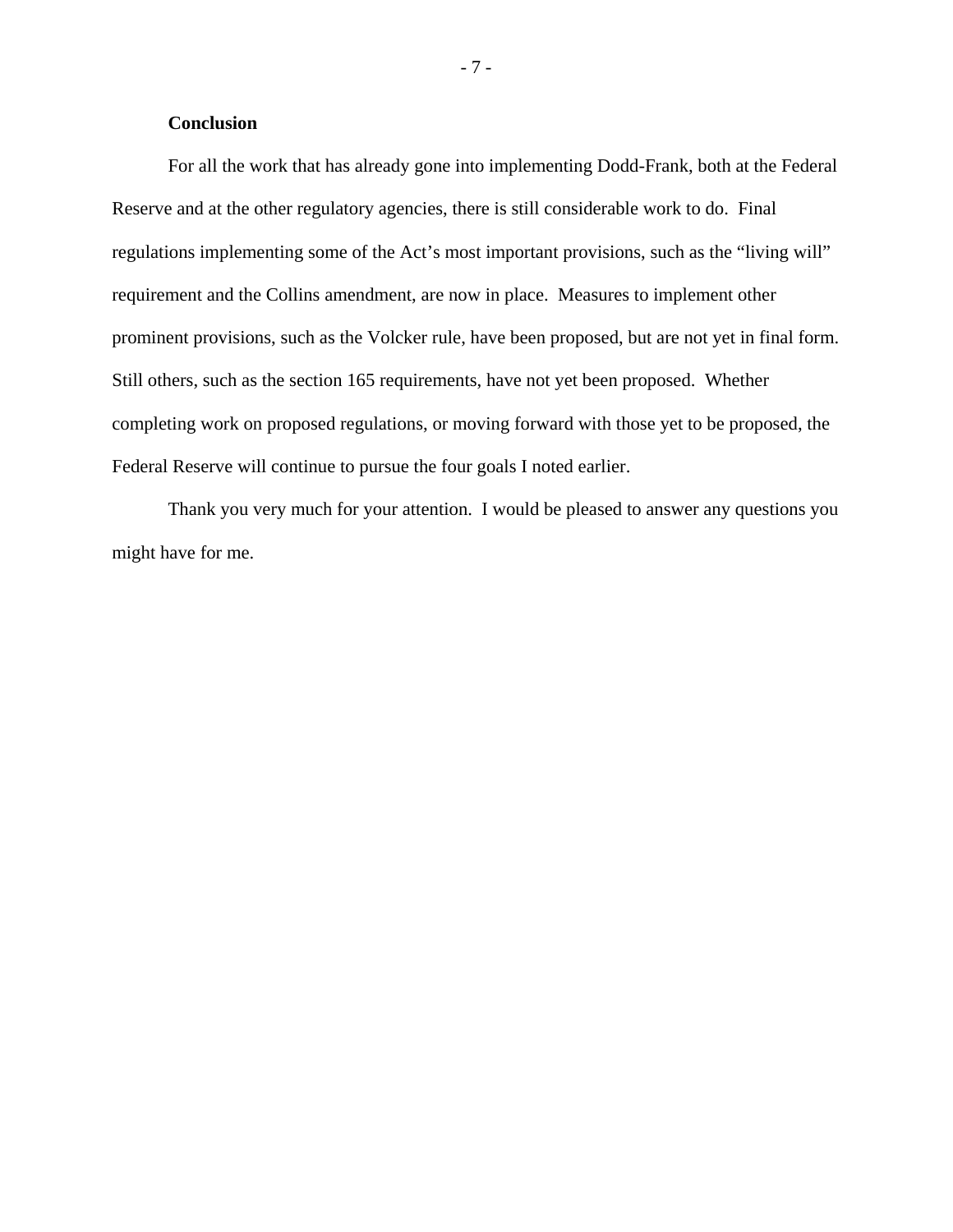# *Update on Key Implementation Initiatives of the Board of Governors of the Federal Reserve System Under the Dodd-Frank Wall Street Reform and Consumer Protection Act*

The following highlights key initiatives undertaken by the Board of Governors of the Federal Reserve System (Board) in connection with the implementation of the Dodd-Frank Wall Street Reform and Consumer Protection Act (the Act). As of December 5, 2011, the Board has issued seventeen final rules, three public notices and nine reports (Tables 1 and 2). The Board has proposed an additional thirteen rules for public comment.

# *Table 1. Summary of the Board's Rulemaking Efforts Under the Dodd-Frank Act as of December 5, 2011 1*

| Seq. | <b>Description</b>                                                                                                                                                                                                                                                                                                                                 | Due            | <b>Status</b>             |  |  |  |  |
|------|----------------------------------------------------------------------------------------------------------------------------------------------------------------------------------------------------------------------------------------------------------------------------------------------------------------------------------------------------|----------------|---------------------------|--|--|--|--|
|      | <b>Rulemaking Under Title I</b>                                                                                                                                                                                                                                                                                                                    |                |                           |  |  |  |  |
| 1.   | Final Rule to Establish Minimum Risk-Based Capital Requirements (Collins Amendment)<br>[R-1402]. On June 14, 2011, the Board issued a joint final rule, along with the FDIC and the<br>OCC, to establish a floor for the risk-based capital requirements applicable to the largest,<br>internationally active banking organizations. (Section 171) | No<br>Deadline | Completed.                |  |  |  |  |
| 2.   | <b>Proposed Rule to Establish Certain Definitions Under Title I [R-1405].</b> On February 8,<br>2011, the Board issued a proposed rule to define when a nonbank company is "predominantly"<br>engaged" in financial activities; and the terms "significant nonbank financial company" and<br>"significant bank holding company." (Section 102)     | No<br>Deadline | Comment period<br>closed. |  |  |  |  |
| 3.   | Final Rule on Resolution Plans (living wills) [R-1414]. On October 17, 2011, the Board and<br>the FDIC issued a final rule that would require large, systemically significant bank holding<br>companies and nonbank financial companies to submit annual resolution plans and quarterly<br>credit exposure reports. (Section 165)                  | 1/1/2012       | Completed.                |  |  |  |  |

<sup>&</sup>lt;sup>1</sup> The implementation initiatives highlighted below do not include the Board's rulemaking responsibilities as part of the Financial Stability Oversight Council, or rulemaking initiatives where the Board serves in a consultative role.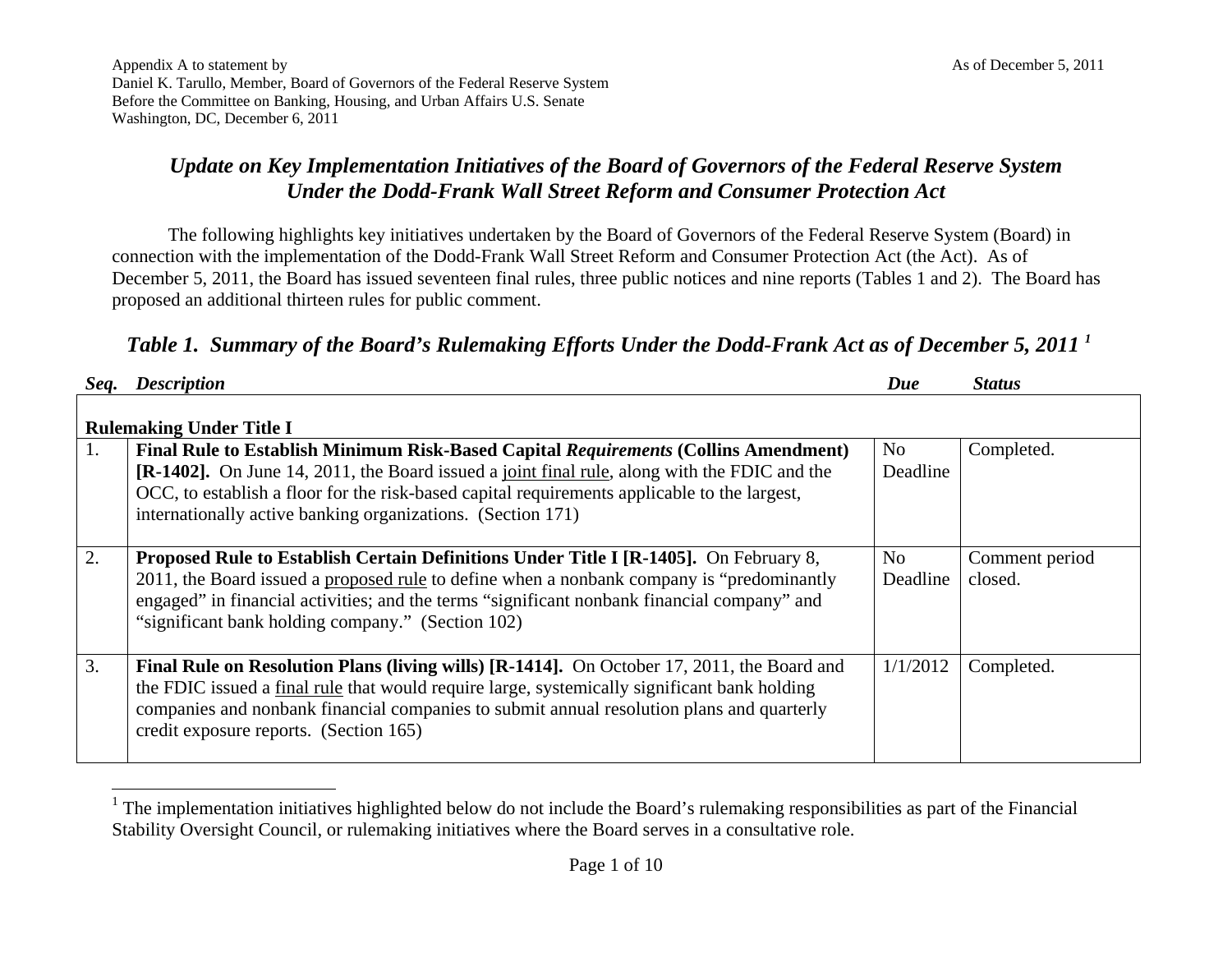|    | Daniel K. Tarullo, Member, Board of Governors of the Federal Reserve System<br>Before the Committee on Banking, Housing, and Urban Affairs U.S. Senate                                                                                                                                                                                                                                                                                                                                                                                                                        |                            |                           |
|----|-------------------------------------------------------------------------------------------------------------------------------------------------------------------------------------------------------------------------------------------------------------------------------------------------------------------------------------------------------------------------------------------------------------------------------------------------------------------------------------------------------------------------------------------------------------------------------|----------------------------|---------------------------|
|    | Washington, DC, December 6, 2011                                                                                                                                                                                                                                                                                                                                                                                                                                                                                                                                              |                            |                           |
| 4. | Final Rule on Capital Plans and Stress Testing Instructions [R-1425]. On November 22,<br>2011, the Board issued a final rule requiring top-tier U.S. bank holding companies (BHCs) with<br>total consolidated assets of \$50 billion or more to submit annual capital plans for review and<br>provided stress testing instructions outlining the information to be provided for the Federal<br>Reserve's 2012 Comprehensive Capital Analysis and Review. (Section 165(i)).                                                                                                    | 1/1/2012                   | Completed.                |
|    | <b>Rulemaking Under Title III</b>                                                                                                                                                                                                                                                                                                                                                                                                                                                                                                                                             |                            |                           |
| 5. | Notice of Intent to Require Reporting Forms For Savings and Loan Holding Companies.<br>On February 3, 2011, the Board provided public notice of its intention to require savings and<br>loan holding companies (SLHCs) to submit the same reports as bank holding companies,<br>beginning with the March 31, 2012 reporting period. (Title III, generally)                                                                                                                                                                                                                    | N <sub>o</sub><br>Deadline | Completed.                |
| 6. | Notice Related to Supervision of SLHCs [OP-1416]. On April 15, 2011, the Board issued a<br>public notice that outlines how it intends to apply certain parts of its current consolidated<br>supervisory program for bank holding companies to SLHCs after assuming supervisory<br>responsibility for SLHCs. (Title III, generally)                                                                                                                                                                                                                                            | N <sub>o</sub><br>Deadline | Comment period<br>closed. |
| 7. | Notice of OTS Regulations To Be Continued. On July 21, 2011, the Board issued a public<br>notice of all OTS regulations that it anticipates continuing to enforce. (Section 316)                                                                                                                                                                                                                                                                                                                                                                                              | 7/21/11                    | Completed.                |
| 8. | Interim Final Rule to Amend OTS Regulations [R-1429]. On August 12, 2011, the Board<br>issued an interim final rule setting forth regulations for SLHCs. The interim final rule has three<br>components: (1) a new Regulation LL, setting forth regulations generally governing SLHCs; (2)<br>a new Regulation MM, setting forth regulations governing SLHCs in mutual form (MHCs); and<br>(3) several technical amendments to current Board regulations necessary to accommodate the<br>transfer of supervisory authority for SLHCs from the OTS to the Board. (Section 312) | No<br>Deadline             | Completed.                |
| 9. | Information Collection Proposal Related to the Supervision of SLHCs. On August 22, 2011,<br>the Board issued an information collection proposal for comment that would permit a two-year<br>phase-in period for most SLHCs to file Federal Reserve regulatory reports with the Board and an<br>exemption for some SLHCs from initially filing Federal Reserve regulatory reports. (Title III,<br>generally)                                                                                                                                                                   | N <sub>o</sub><br>Deadline | Comment period<br>closed. |

Appendix A to statement by As of December 5, 2011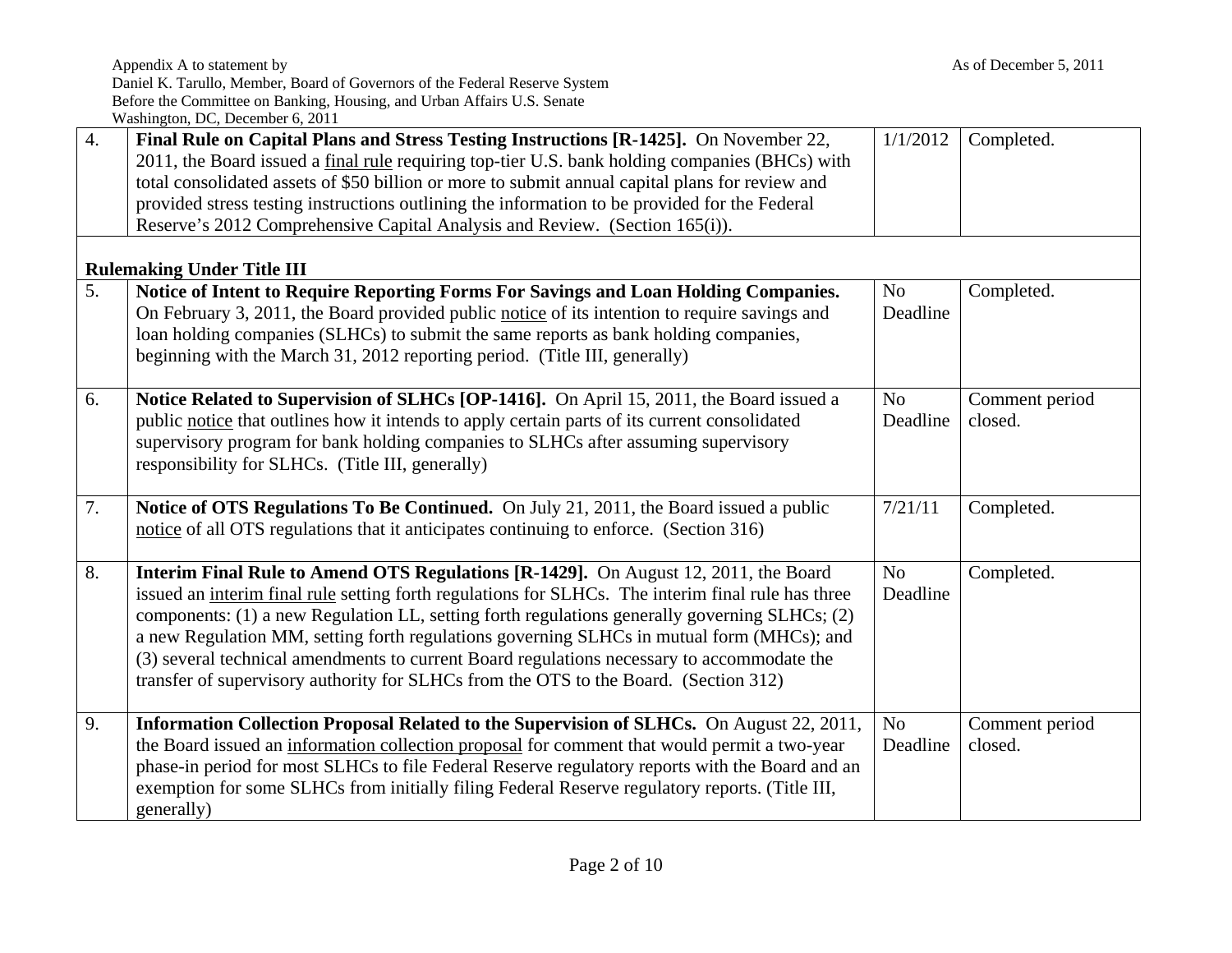|     | <b>Rulemaking Under Title VI</b>                                                                                                                                                                                                                                                                                                                                                                                                                                                                                                                      |                            |                           |  |  |  |
|-----|-------------------------------------------------------------------------------------------------------------------------------------------------------------------------------------------------------------------------------------------------------------------------------------------------------------------------------------------------------------------------------------------------------------------------------------------------------------------------------------------------------------------------------------------------------|----------------------------|---------------------------|--|--|--|
| 10. | Proposed Rule implementing the Volcker Rule Requirements. On October 11, the Board<br>requested public comment on a proposed rule that would implement Section 619 of the Act,<br>which contains certain prohibitions and restrictions on the ability of a banking entity and<br>nonbank financial company supervised by the Board to engage in proprietary trading and have<br>certain interests in, or relationships with, a hedge fund or private equity fund. The comment<br>period will be open until January 13, 2012. (Section 619, generally) | 10/11/11                   | Comment period<br>open.   |  |  |  |
| 11. | Final Rule to Implement the Volcker Rule Conformance Period [R-1397]. On February 9,<br>2011, the Board issued a final rule to implement the provisions of the Act that give banking firms<br>a period of time to conform their activities and investments to the prohibitions and restrictions of<br>the Volcker Rule. (Section $619(c)(6)$ )                                                                                                                                                                                                        | 1/21/11                    | Completed.                |  |  |  |
| 12. | Final Rule to Allow Interest on Demand Deposits [R-1413]. On July 14, 2011, the Board<br>issued a final rule repealing Regulation Q and allowing payment of interest on demand deposits<br>at institutions that are member banks of the Federal Reserve System. (Section 627)                                                                                                                                                                                                                                                                         | N <sub>o</sub><br>Deadline | Completed.                |  |  |  |
| 13. | Proposed Rule on Registration of Securities Holding Companies [R-1430]. On August 31,<br>2011, the Board issued a proposed rule that outlines the requirements that a nonbank company<br>that owns at least one registered broker or dealer, and that is required by a foreign regulator or<br>provision of foreign law to be subject to comprehensive consolidated supervision (securities<br>holding company), must satisfy in order to register with the Board and subject themselves to<br>supervision by the Board. (Section 618)                | N <sub>o</sub><br>Deadline | Comment period<br>closed. |  |  |  |
|     | <b>Rulemaking Under Title VII</b>                                                                                                                                                                                                                                                                                                                                                                                                                                                                                                                     |                            |                           |  |  |  |
| 14. | Proposed Rule on Margin and Capital Requirements for Swaps [R-1415]. On April 12,<br>2011, the Board issued a joint proposed rule with the FCA, FDIC, FHFA and OCC to establish<br>margin and capital requirements for swap dealers, major swap participants, security-based swap<br>dealers, and major security-based swap participants. The Agencies previously extended the<br>comment period to July 11, 2011, to allow interested persons more time to analyze the issues and<br>prepare their comments. (Sections 731 and 764)                  | N <sub>o</sub><br>Deadline | Comment period<br>closed. |  |  |  |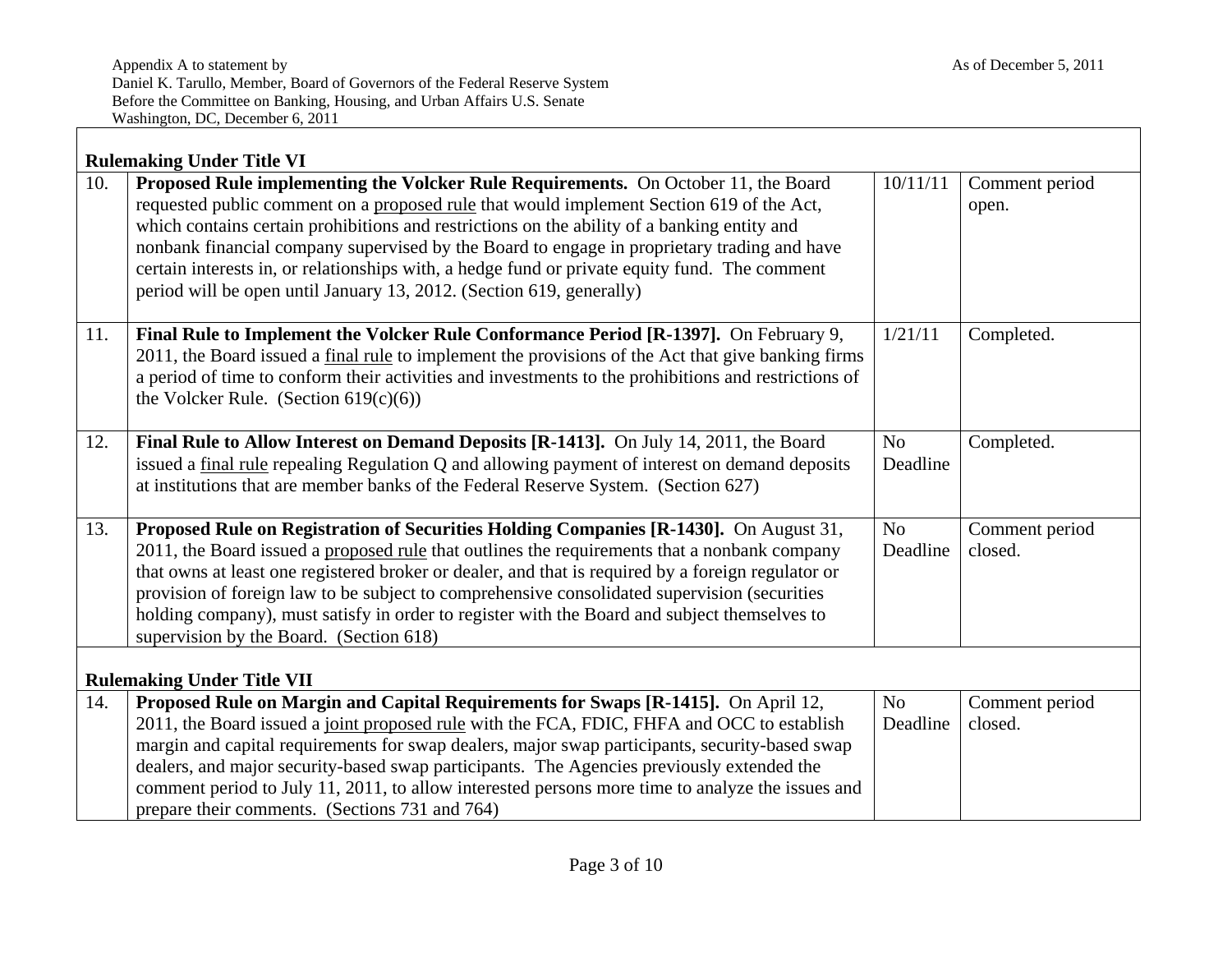|     | $W$ assimigable, DC, December 0, 2011                                                                                                                                                                                                                                                                                                                                                                                                                                   |                            |                           |
|-----|-------------------------------------------------------------------------------------------------------------------------------------------------------------------------------------------------------------------------------------------------------------------------------------------------------------------------------------------------------------------------------------------------------------------------------------------------------------------------|----------------------------|---------------------------|
| 15. | Proposed Rule on Retail Foreign Exchange Futures and Options [R-1428]. On July 28,<br>2011, the Board issued a proposed rule that that sets standards for banking organizations<br>regulated by the Federal Reserve who engage in certain types of foreign exchange transactions<br>with retail customers. (Section 742)                                                                                                                                                | N <sub>o</sub><br>Deadline | Comment period<br>closed. |
|     | <b>Rulemaking Under Title VIII</b>                                                                                                                                                                                                                                                                                                                                                                                                                                      |                            |                           |
| 16. | Proposed Rule on Financial Market Utilities (FMU) Risk Management Standards and<br><b>Procedures [R-1412].</b> On March 30, 2011, the Board issued a proposed rule related to the<br>supervision of FMUs designated as systemically important by the Financial Stability Oversight<br>Council. (Sections 801 and 806)                                                                                                                                                   | N <sub>o</sub><br>Deadline | Comment period<br>closed. |
|     | <b>Rulemaking Under Title IX</b>                                                                                                                                                                                                                                                                                                                                                                                                                                        |                            |                           |
| 17. | Advanced Notice of Proposed Rulemaking on Alternatives to the Use of Credit Ratings in<br>Capital Rules (Regulations H and Y) [R-1391]. On August 10, 2010, the Board issued an<br>advanced notice of proposed rulemaking regarding the alternatives to the use of credit ratings in<br>the risk-based capital rules for banking organizations. (Section 939A)                                                                                                          | N <sub>o</sub><br>Deadline | Comment period<br>closed. |
| 18. | Proposed Rule on Credit Risk Retention [R-1411]. On March 29, 2011, the Board issued a<br>joint proposed rule with five other federal agencies, to implement the credit risk retention<br>requirements applicable in connection with the issuance of asset-backed securities. The agencies<br>previously had extended the comment period for the proposed rule to allow interested persons<br>more time to analyze the issues and prepare their comments. (Section 941) | 4/17/11                    | Comment period<br>closed. |
| 19. | Proposed Rule on Incentive Compensation [R-1410]. On March 30, 2011, the Board issued a<br>joint proposed rule with the OCC, FDIC, OTS, NCUA, SEC and FHFA to prohibit incentive-<br>based compensation arrangements that encourage inappropriate risk-taking by covered financial<br>companies, and to require the disclosure and reporting of certain incentive-based compensation<br>information by covered financial companies. (Section 956)                       | 4/21/11                    | Comment period<br>closed. |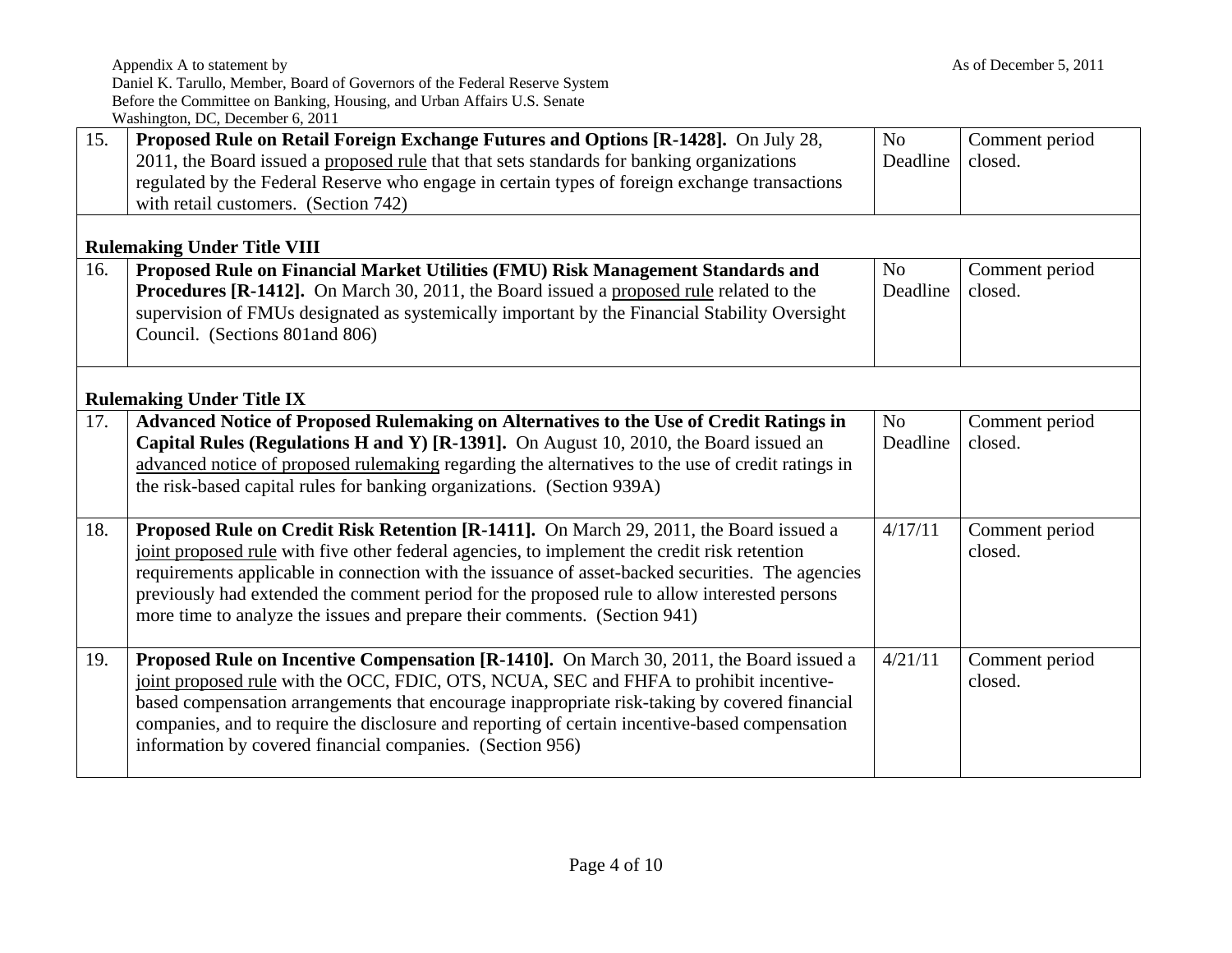|     | <b>Rulemaking Under Title X</b>                                                                                                                                                                                                                                                                                                                                                                                                                                                                                                                                                                                                                                 |                           |                                                                      |
|-----|-----------------------------------------------------------------------------------------------------------------------------------------------------------------------------------------------------------------------------------------------------------------------------------------------------------------------------------------------------------------------------------------------------------------------------------------------------------------------------------------------------------------------------------------------------------------------------------------------------------------------------------------------------------------|---------------------------|----------------------------------------------------------------------|
| 20. | Final Rule on Data Requirements for Motor Vehicle Dealers [R-1426]. On September 20,<br>2011, the Board issued a final rule under Regulation B to clarify that motor vehicle dealers are<br>not required to comply with certain data collection requirements in Act until the Board issues<br>final regulations to implement the statutory requirements. (Section 1071)                                                                                                                                                                                                                                                                                         | No<br>Deadline            | Completed.                                                           |
| 21. | Proposed Rules on Remittance Transfers Disclosures (Regulation E) [R-1419]. On May 12,<br>2011, the Board issued a proposed rule to require that remittance transfer providers make certain<br>disclosures to senders of remittance transfers, including information about fees and the exchange<br>rate, as applicable, and the amount of currency to be received by the recipient. The proposed rule<br>also would provide error resolution and cancellation rights for senders of remittance transfers.<br>(Section 1073)                                                                                                                                    | 1/21/12                   | Comment period<br>closed (rule has been<br>transfer to the<br>CFPB). |
| 22. | Debit Interchange—Final Rules Establishing Interchange Standards and Limitations on<br>Payment Card Restrictions [R-1404]. On June 29, 2011, the Board issued a final rule to<br>establish standards for debit card interchange fees, regulations governing network fees, and<br>prohibitions against network exclusivity arrangements and routing restrictions. The statutory<br>deadline for issuing interchange and network fee rules was April 21, 2011. The final rules to<br>implement the exclusivity and routing restrictions of the Act were not due until July 21, 2011,<br>but have been combined with the rules on interchange fees. (Section 1075) | 4/21/11<br>and<br>7/21/11 | Completed.                                                           |
| 23. | Debit Interchange—Interim Final Rule Regarding Fraud Prevention Adjustment [R-1404].<br>On June 29, 2011, the Board issued an interim final rule that allows for an upward adjustment of<br>no more than 1 cent to an issuer's debit card interchange fee if the issuer develops and<br>implements policies and procedures reasonably designed to achieve the rule's fraud-prevention<br>standards. (Section 1075)                                                                                                                                                                                                                                              | 4/21/11                   | Completed.                                                           |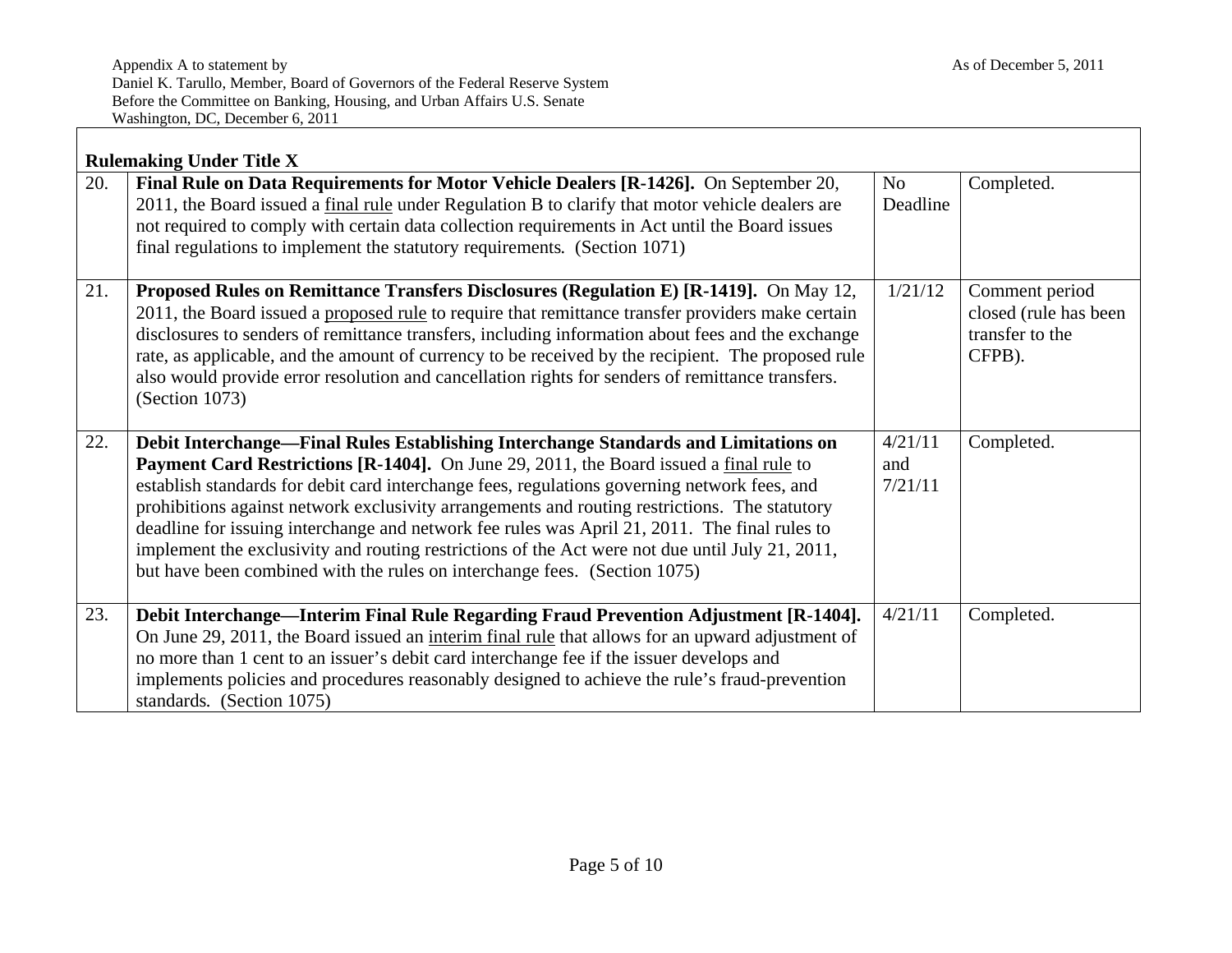|     | <b>Rulemaking Under Title XI</b>                                                                                                                                                                                                                                                                                                                                                                                                                                            |                            |            |
|-----|-----------------------------------------------------------------------------------------------------------------------------------------------------------------------------------------------------------------------------------------------------------------------------------------------------------------------------------------------------------------------------------------------------------------------------------------------------------------------------|----------------------------|------------|
| 24. | Final Rule to Expand Coverage Under the Truth in Lending Act (Regulation Z) [R-1399].<br>On March 25, 2011, the Board issued a final rule to require creditors to disclose key terms of<br>consumer loans and prohibit creditors from engaging in certain practices with respect to those<br>loans. (Section $1100(E)$ )                                                                                                                                                    | N <sub>o</sub><br>Deadline | Completed. |
| 25. | Final Rule to Expand Coverage Under the Consumer Leasing Act (Regulation M) [R-1400].<br>On March 25, 2011, the Board issued a final rule requiring lessors to provide consumers with<br>disclosures regarding the cost and other terms of personal property leases. (Section 1100(E))                                                                                                                                                                                      | N <sub>o</sub><br>Deadline | Completed. |
| 26. | Final Rule to Increase Exemption Threshold Under the Consumer Leasing Act (Regulation<br>M) [R-1423]. On March 25, 2011, the Board issued a final rule under Regulation M (Consumer<br>Leasing) to increase the dollar threshold for exempt consumer lease transactions. These annual<br>adjustments are required by statute. (Section $1100(E)$ )                                                                                                                          | N <sub>o</sub><br>Deadline | Completed. |
| 27. | Final Rule to Increase Exemption Threshold Under the Truth in Lending Act (Regulation<br>Z) [R-1424]. On March 25, 2011, the Board issued a final rule to increase the dollar threshold<br>for exempt consumer credit transactions. These annual adjustments are required by statute.<br>(Section $1100(E)$ )                                                                                                                                                               | N <sub>o</sub><br>Deadline | Completed. |
| 28. | Final Rule Revising Risk-Based Pricing Notices Under the Fair Credit Reporting Act<br>(FCRA) (Regulation V) [R-1407]. On July 6, 2011, the Board and the FTC issued a joint final<br>rule to revise the content requirements for risk-based pricing notices and to add related model<br>forms to reflect the new credit score disclosure requirements. (Section 1100F)                                                                                                      | N <sub>o</sub><br>Deadline | Completed. |
| 29. | Final Rule Implementing Combined FCRA Notices Under the Equal Credit Opportunity<br>Act (Regulation B) [R-1408]. On July 6, 2011, the Board issued a final rule amending<br>Regulation B to include the disclosure of credit scores and related information if a credit score is used<br>in taking adverse action. The revised model notices reflect the new content requirements in section<br>615(a) of the FCRA, as amended by section 1100F of the Act. (Section 1100F) | N <sub>o</sub><br>Deadline | Completed. |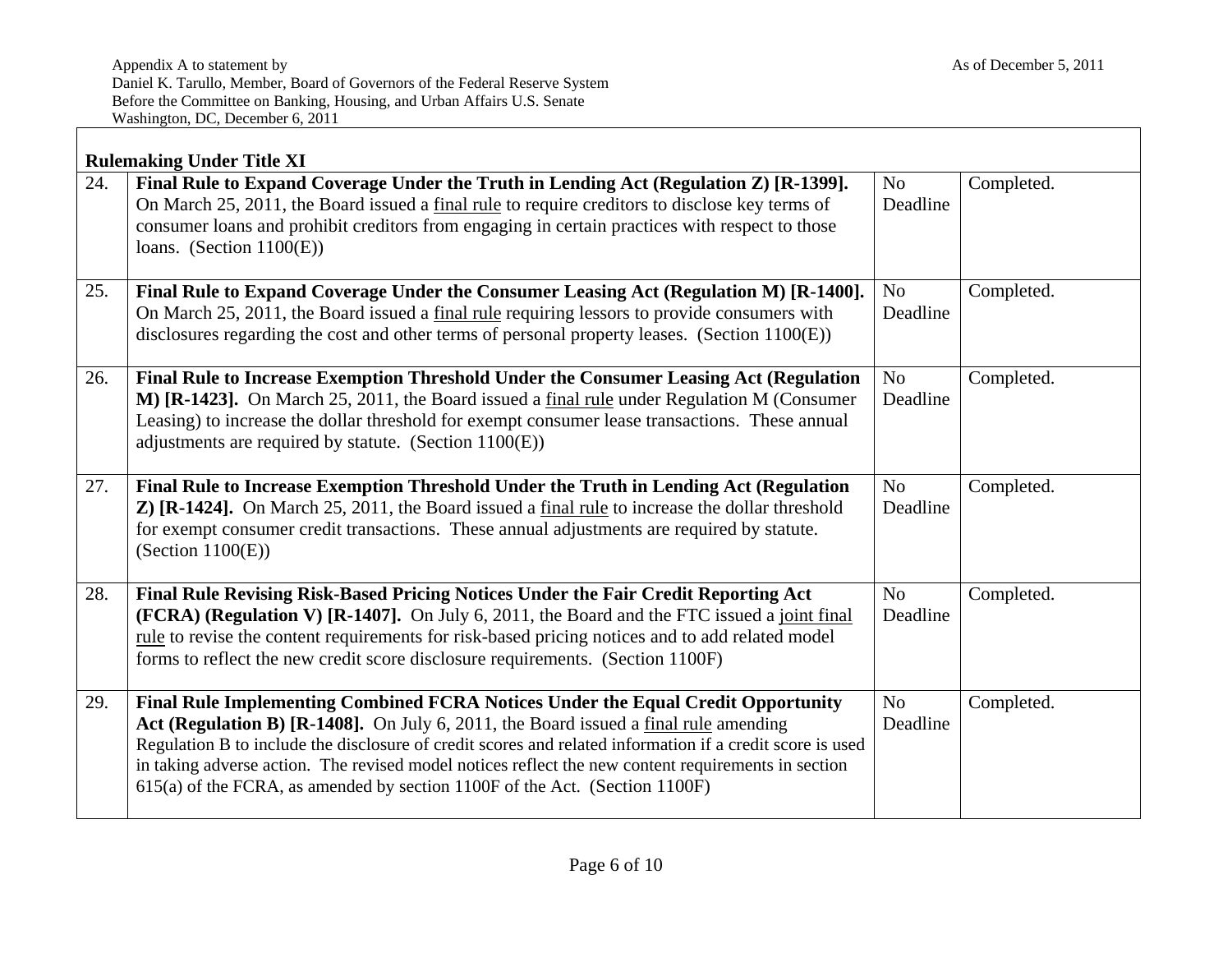|     | <b>Rulemaking Under Title XIV</b>                                                                                                                                                                                                                                                                                                                                                                                                                                                                                                                                              |          |                                                                  |
|-----|--------------------------------------------------------------------------------------------------------------------------------------------------------------------------------------------------------------------------------------------------------------------------------------------------------------------------------------------------------------------------------------------------------------------------------------------------------------------------------------------------------------------------------------------------------------------------------|----------|------------------------------------------------------------------|
| 30. | Proposed Rule on Escrow Account Requirements Under the Truth in Lending Act<br><b>(Regulation Z) [R-1406].</b> On February 23, 2011, the Board issued a proposed rule to expand the<br>minimum period for mandatory escrow accounts for first-lien, higher-priced mortgage loans from<br>one to five years, and longer under certain circumstances; provide an exemption from the escrow<br>requirement for certain creditors that operate in rural or underserved counties; and implement<br>new disclosure requirements contained in the Act. (Sections 1411, 1412 and 1414) | 1/21/13  | Comment period<br>closed (rule has been<br>transfer to the CFPB) |
| 31. | Proposed Rule Regarding Ability to Repay Under the Truth In Lending (Regulation Z) [R-<br>1417]. On April 19, 2011, the Board issued a proposed rule under Regulation Z that would<br>require creditors to determine a consumer's ability to repay a mortgage before making the loan<br>and would establish minimum mortgage underwriting standards. The proposal would also<br>implement the Act's limits on prepayment penalties. The Board is soliciting comment on the<br>proposed rule until July 22, 2011. (Sections 1411, 1412 and 1414)                                | 1/21/13  | Comment period<br>open (rule has been<br>transfer to the CFPB)   |
| 32. | Final Rule on Escrow Requirements Under the Truth in Lending Act (Regulation Z) [R-<br>1392]. On February 23, 2011, the Board issued a final rule to increase the annual percentage rate<br>threshold used to determine whether a mortgage lender is required to establish an escrow account<br>for property taxes and insurance for first-lien "jumbo" residential mortgage loans, effective<br>April 1, 2011. (Section 1461)                                                                                                                                                 | 1/21/13  | Completed.                                                       |
| 33. | Interim Final Rule on Appraisal Independence (Regulation Z) [R-1394]. On October 18,<br>2010, the Board issued an interim final rule that is intended to ensure that real estate appraisers<br>are free to use their independent professional judgment in assigning home values without<br>influence or pressure from those with interests in the transactions. (Section 1472)                                                                                                                                                                                                 | 10/19/10 | Completed.                                                       |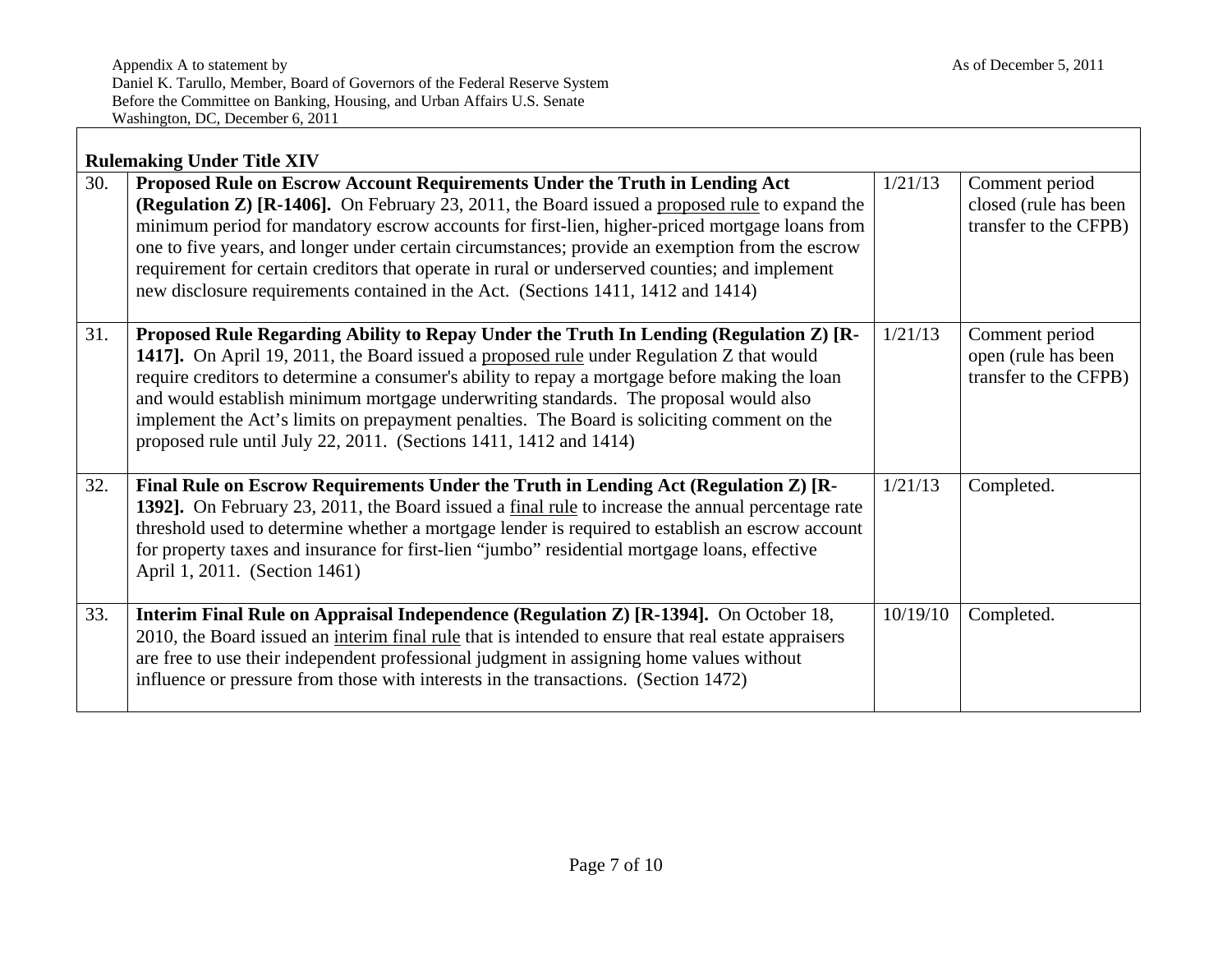Appendix A to statement by As of December 5, 2011 Daniel K. Tarullo, Member, Board of Governors of the Federal Reserve System Before the Committee on Banking, Housing, and Urban Affairs U.S. Senate Washington, DC, December 6, 2011

|  |  |  |  | Table 2. Reports and Studies Under the Dodd-Frank Act |
|--|--|--|--|-------------------------------------------------------|
|--|--|--|--|-------------------------------------------------------|

| Seq. | <b>Description</b>                                                                                                                                                                                                                                                                                                                                                                                                | Due      | <b>Status</b> |
|------|-------------------------------------------------------------------------------------------------------------------------------------------------------------------------------------------------------------------------------------------------------------------------------------------------------------------------------------------------------------------------------------------------------------------|----------|---------------|
| 1.   | Study of the Impact of Credit Risk in Securitization Markets. On October 19, 2010, the<br>Board issued a report on the potential impact of credit risk retention requirements on<br>securitization markets. (Section 941)                                                                                                                                                                                         | 10/19/10 | Completed.    |
| 2.   | <b>Report on OTS Transition Plan.</b> On January 25, 2011, the Board, OTS, OCC, and FDIC<br>issued a joint report to Congress and the Inspectors General of the participating agencies on the<br>agencies' plans to implement the transfer of OTS authorities. (Section 327)                                                                                                                                      | 1/20/11  | Completed.    |
| 3.   | <b>Report on Debit Card Transactions.</b> On June 29, 2011, the Board issued a report disclosing<br>certain aggregate or summary information concerning interchange transaction and payment card<br>network fees charged or received in connection with electronic debit transactions. (Section 1075)                                                                                                             | 7/21/11  | Completed.    |
| 4.   | Study of the Resolution of Financial Companies under the Bankruptcy Code. The Board<br>has approved a study, which the Board has conducted, in consultation with the Administrative<br>Office of the U.S. Courts, related to the resolution of financial companies under the Bankruptcy<br>Code. (Section 216)                                                                                                    | 7/21/11  | Completed.    |
| 5.   | Study of International Coordination Relating to the Resolution of Systemic Financial<br>Companies. The Board has approved a study, which the Board has conducted, in consultation<br>with the Administrative Office of the U.S. Courts, regarding international coordination relating to<br>the resolution of systemic financial companies under the Bankruptcy Code and applicable foreign<br>law. (Section 217) | 7/21/11  | Completed.    |
| 6.   | Report on Remittance Transfers: Automated Clearing House Expansion (ACH). On<br>July 19, 2011, the Board approved a report to Congress on the status of ACH expansion for<br>remittance transfers to foreign countries. (Section 1073)                                                                                                                                                                            | 7/21/11  | Completed.    |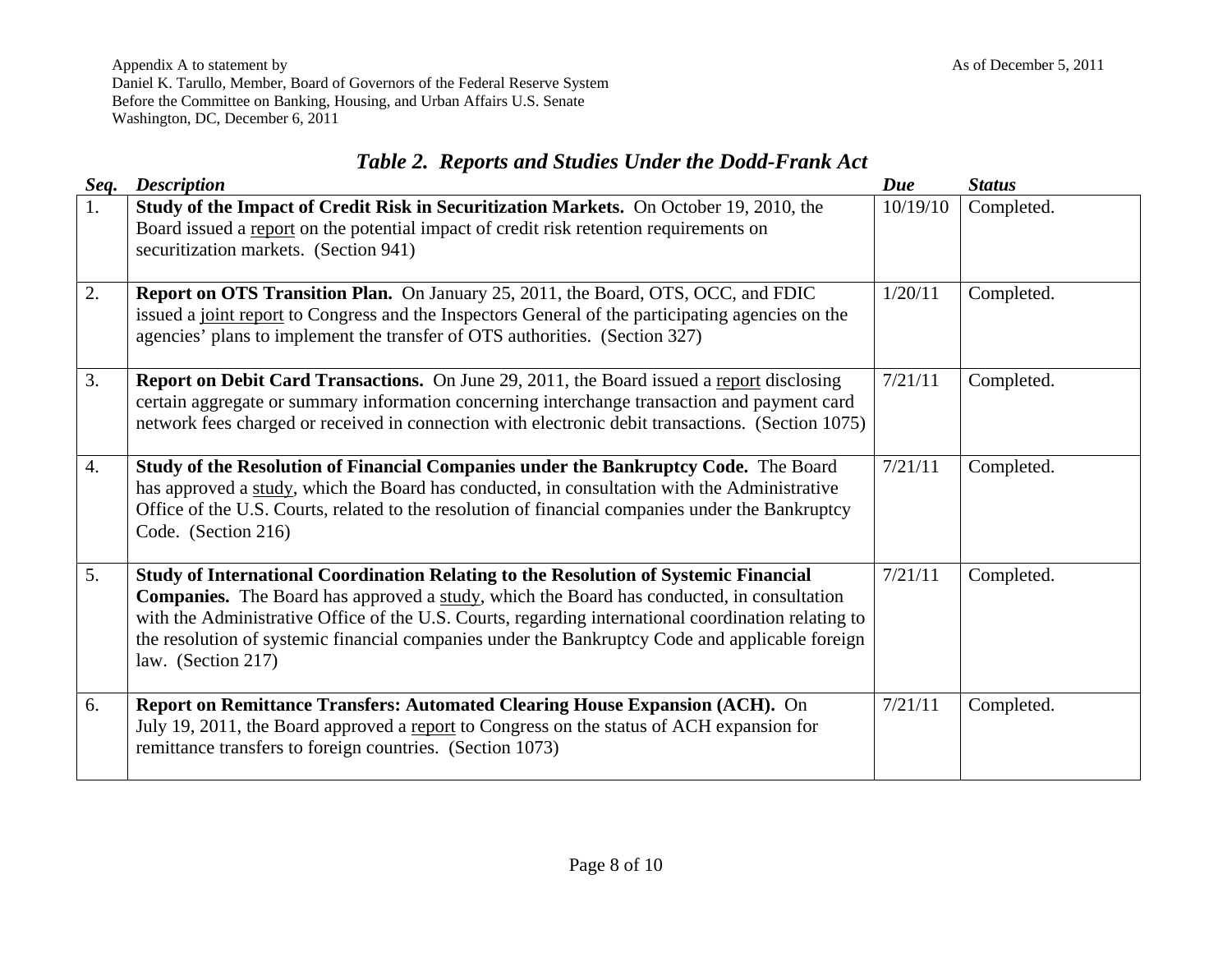| 7. | <b>Report on Designated Clearing Entities.</b> The Board, CFTC and SEC have approved and soon<br>will issue a joint report to Congress containing recommendations for promoting robust risk<br>management standards and consistency in the supervisory programs of the CFTC and SEC for<br>designated clearing entities. (Section 813) | 7/21/11 | Completed. |
|----|----------------------------------------------------------------------------------------------------------------------------------------------------------------------------------------------------------------------------------------------------------------------------------------------------------------------------------------|---------|------------|
| 8. | <b>Report on the Use of Credit Ratings in the Board's Rules.</b> The on July 25, 2011, the Board<br>issued a report to Congress discussing the review the Board has conducted on the use of credit<br>ratings in its regulations and sometime thereafter report to Congress. (Section 939A)                                            | 7/21/11 | Completed. |
| 9. | <b>Report on Government Prepaid Cards.</b> On July 21, the Board issued a report to Congress on<br>the use of prepaid cards by government authorities, and the interchange transaction and<br>cardholder fees charged with respect to such prepaid cards. (Section 1075)                                                               | 7/21/11 | Completed. |

# *Table 3. Other Implementation Initiatives Under the Dodd-Frank Act*

| Seq. | <b>Description</b>                                                                                                                                                                                                                                                                                                                                                                                                                                                                     | Due                             | <b>Status</b> |
|------|----------------------------------------------------------------------------------------------------------------------------------------------------------------------------------------------------------------------------------------------------------------------------------------------------------------------------------------------------------------------------------------------------------------------------------------------------------------------------------------|---------------------------------|---------------|
| 1.   | Assistance to the Financial Stability Oversight Council (FSOC). The Board has been<br>providing significant support to the FSOC. The Board continues to assist the FSOC in designing<br>its systemic risk monitoring and evaluation process and in developing its analytical framework<br>and procedures for identifying systemically important nonbank firms and FMUs. The Board also<br>has contributed significantly to the FSOC's recent studies and reports. (Title I, generally) | Various<br>deadlines            | Ongoing.      |
| 2.   | <b>OTS Transition Initiatives.</b> The Board has made substantial progress in its plans relating to the<br>transfer of the supervisory authority of the OTS for SLHCs to the Board. (Title III, generally)                                                                                                                                                                                                                                                                             | Transfer<br>date was<br>7/21/11 | Ongoing.      |
| 3.   | <b>Establishment of the Consumer Financial Protection Bureau (CFPB).</b> The Board has<br>established a transition team, headed by Governor Duke, to work closely with staff at the CFPB<br>and at the Treasury Department to facilitate the transition. (Title X, generally)                                                                                                                                                                                                          | Transfer<br>date was<br>7/21/11 | Ongoing.      |